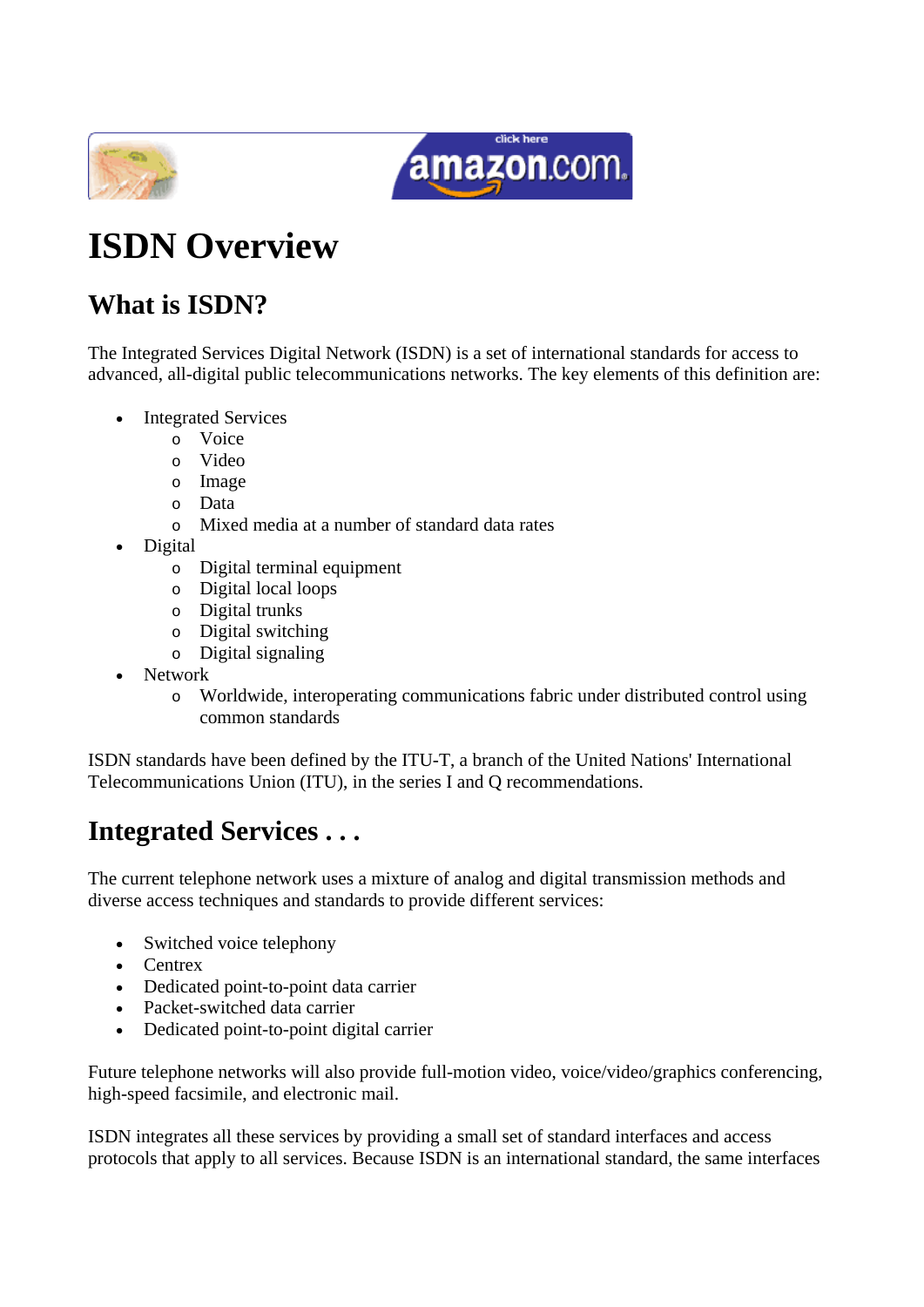and access protocols should be available anywhere in the world, across international boundaries, and among equipment from any set of vendors.

# **. . . Digital . . .**

ISDN provides all of its services over an entirely digital transmission system. In pre-ISDN telephony, only interoffice trunks and certain high-capacity dedicated customer circuits use digital transmission.

ISDN employs digital transmission from the customer-premises equipment (CPE; i.e., telephones, data terminals, fax machines, etc.), through the local access loop , and across the carrier's trunk network. All central- and end-office switching is performed by digital switches, and all signalling (call establishment, "dial tone," ringing, on-hook/off-hook, service requests) occurs through digital protocols.

# **. . . Network**

Finally, ISDN defines a NETWORK, not a loose collection of standards for private-line services. Ultimately, ISDN defines a single worldwide fabric of transmission and switching services operating under a common set of standards, with control distributed among all the various operating companies and national telecommunications authorities.

# **Components of ISDN**

While individual operating companies and ministries will define the specific services, within the ISDN architecture the ITU standards define a number of component parts and functions:

- ISDN CHANNELS
- ACCESS TYPES
- DEVICES
- INTERFACES
- PROTOCOLS

# **ISDN Channels**

A CHANNEL is the basic unit of ISDN service. The ISDN Standards define three basic types of channels:

- Bearer channels (B channels)
- Delta (or "Demand") channels (D channels)
- High-capacity channels (H channels)

# **B Channel**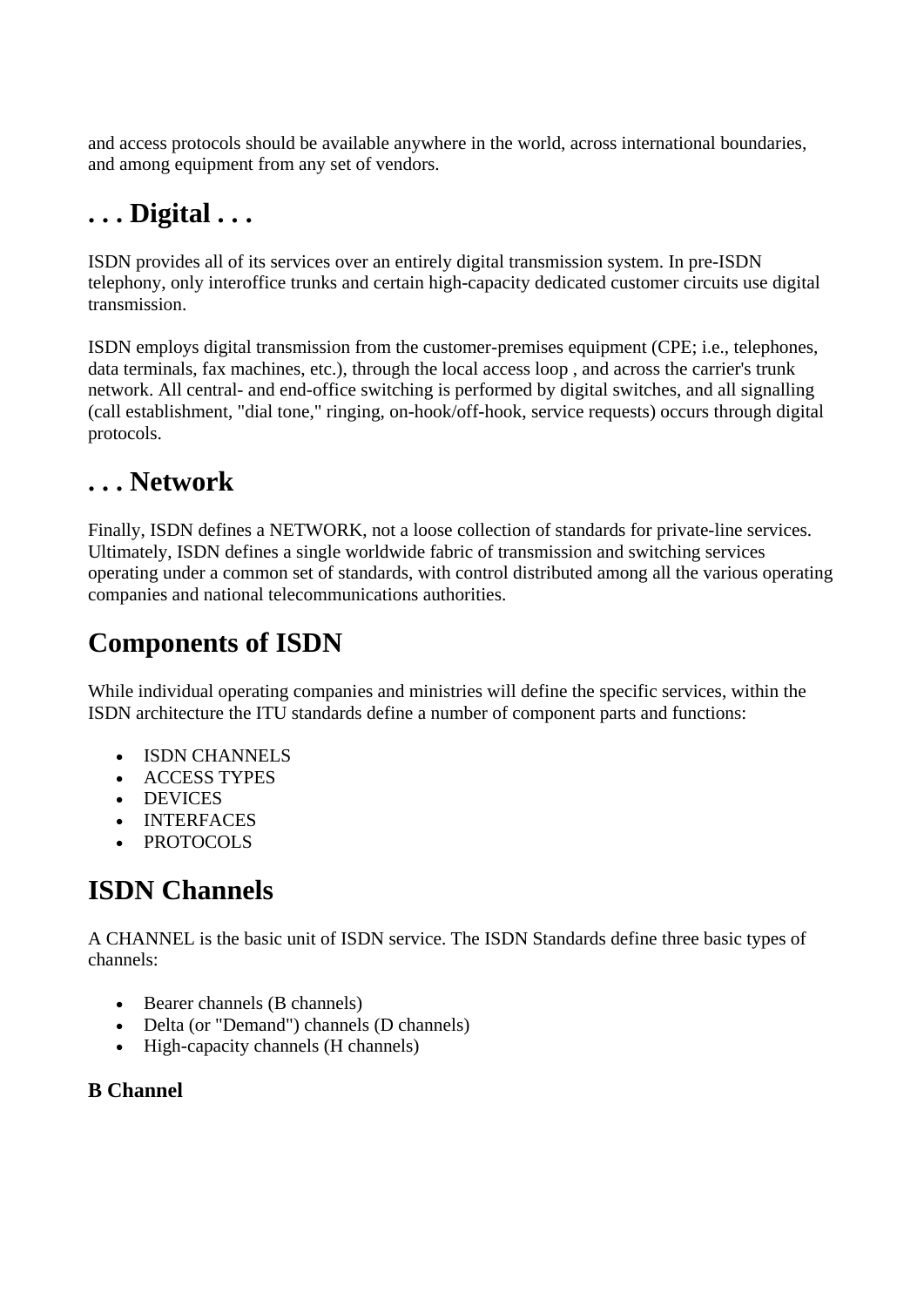A B channel is a 64-Kbps unit of clear digital bandwidth. Based on the data rate required to carry one digital voice conversation, a B channel can carry any type of digital information (voice, data, or video) with no restrictions on format or protocol imposed by the ISDN carrier.

### **D Channel**

A D channel is a signalling channel. It carries the information needed to connect or disconnect calls and to negotiate special calling parameters (i.e., automatic number ID, call waiting, data protocol). The D channel can also carry packet-switched data using the X.25 protocol.

The D channel is not a clear channel. It operates according to a well-defined pair of layered protocols:

- Q.921 (LAPD) at the Data Link Layer (Layer 2)
- Q.931 at the upper layers (Layers 3 and above)

The data rate of a D channel varies according to the type of access it serves: a Basic Rate Access D channel operates at 16 Kbps and a Primary Rate Access D channel operates at 64 Kbps.

#### **Signalling on the D Channel**

The ISDN D channel carries all signalling between the customer's terminal device and the carrier's end switching office.

Signalling information with end-to-end significance (i.e., which must be received by the terminal device at a call's destination, such as Automatic Calling Number Identification information) travels between the carrier's switching offices on the carrier's common-channel signalling network and on to the destination terminal through the receiving user's D channel.

### **H Channel**

An H channel is a special, high-speed clear channel. H channels, designed primarily for full-motion color video, are not yet in common use. There are currently three kinds of H channel:

- $\bullet$  H0 ("H-zero")
- $\bullet$  H11 ("H-one-one")
- $\bullet$  H12 ("H-one-two")

An H0 channel operates at 384 Kbps (roughly one fourth of a North American Primary Rate Access or one fifth of a European Primary Rate Access). An H1 channel operates at 1.536 Mbps and occupies one whole North American Primary Rate Access. An H12 channel occupies an entire European Primary Rate Access.

# **ISDN Access Types**

ISDN offers two general types of access: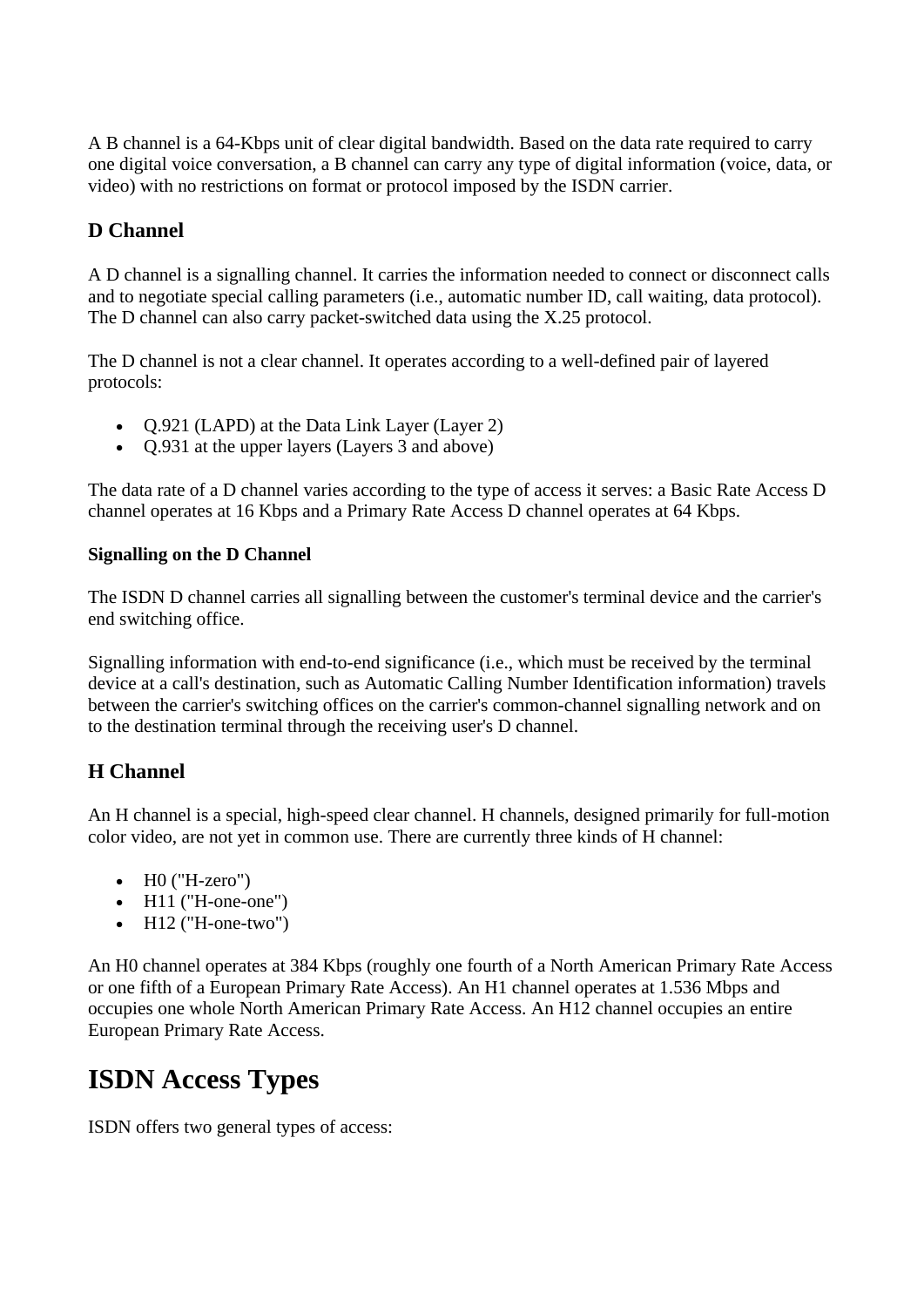- BASIC RATE ACCESS (BRA)
- PRIMARY RATE ACCESS (PRA)

These differ from one another by the amount of information they can carry.

### **Basic Rate Access**

Basic Rate Access is based on new technology conceived especially for ISDN. Designed to provide service to individual users or small businesses. Basic Rate Access provides two 64-Kbps B channels and one 16-Kbps D channel (referred to as 2B+D). In other words, it provides transmission facilities for one voice conversation (one B channel), one medium-speed data session (the other B channel), and the signalling exchanges needed to make them work (the D channel).

Two B channels at 64 Kbps plus one D channel at 16 Kbps equals 144K bps. The ISDN Basic Rate transmission protocol uses an additional 48 Kbps of bandwidth for maintenance and synchronization, so an ISDN Basic Rate Access actually uses 192 Kbps.

# **Primary Rate Access**

Primary Rate Access, which is based on pre-ISDN digital carrier technology, is designed to provide high-capacity service to large customers for applications such as PBX-to-PBX trunking. There are two kinds of Primary Rate Access: 23B+D and 30B+D. Each depends on the kind of digital carrier available in a given country.

In North America and Japan, 23B+D Primary Rate Access operates at 1.544 Mbps and offers 23 B channels plus 1 64-Kbps D channel (usually located in time-slot 23), or 4 H0 channels, or 1 H11 channel. In most of the rest of the world, 30B+D Primary Rate Access operates at 2.048 Mbps and offers 30 B channels plus 1 64-Kbps D channel (located in time-slot 16), or 5 H0 channels, or 1 H12 channel.

# **ISDN Devices**

In the context of ISDN standards, STANDARD DEVICES refers not to actual hardware, but to standard collections of functions that can usually be performed by individual hardware units. The ISDN Standard Devices are:

- Terminal Equipment (TE)
- Terminal Adapter (TA)
- Network Termination 1 (NT1)
- Network Termination 2 (NT2)
- Exchange Termination (ET)

# **Terminal Equipment (TE)**

A TE is any piece of communicating equipment that complies with the ISDN standards. Examples include: digital telephones, ISDN data terminals, Group IV Fax machines, and ISDN-equipped computers.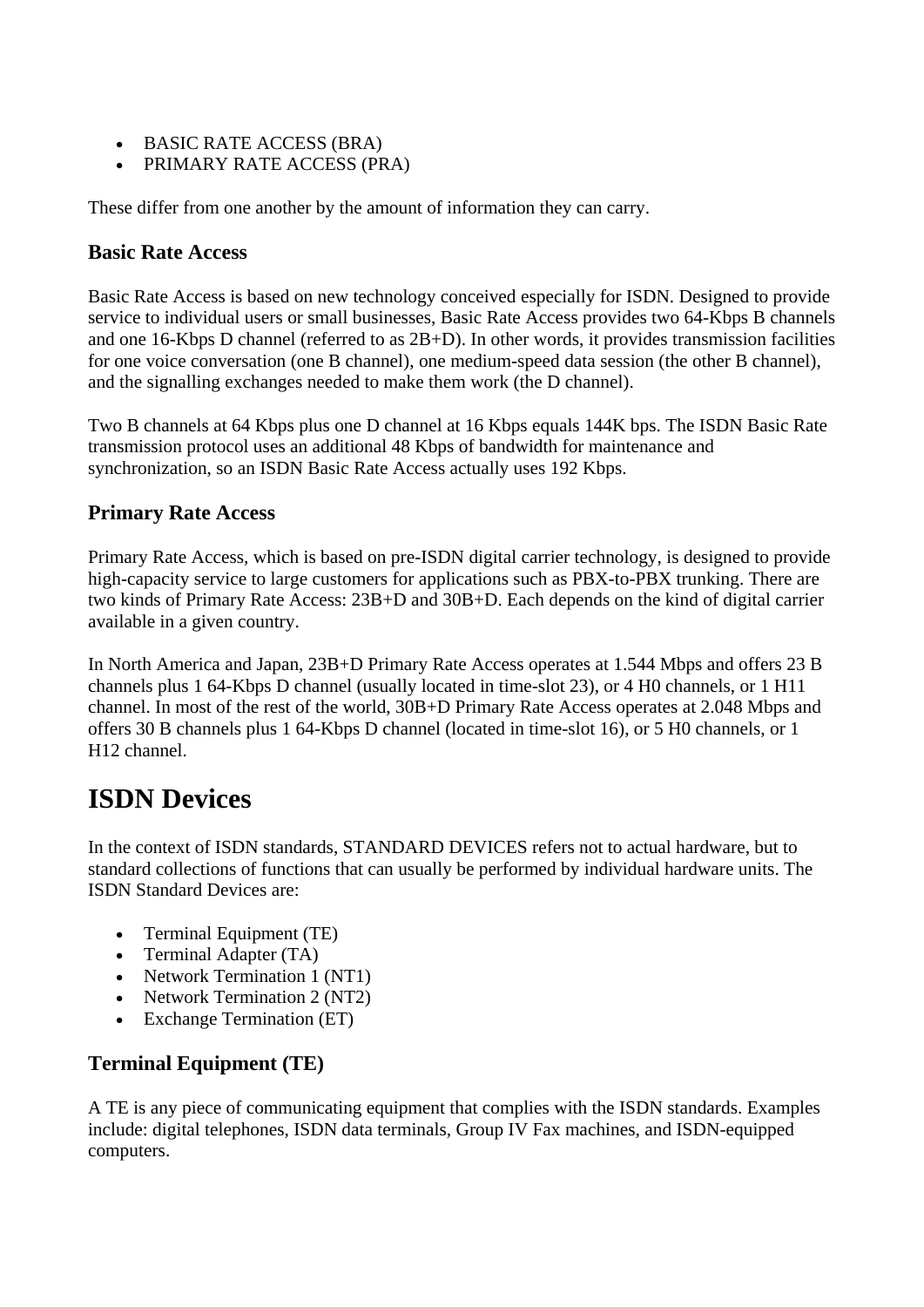In most cases, a TE should be able to provide a full Basic Rate Access (2B+D), although some TEs may use only 1B+D or even only a D channel.

# **Terminal Adapter (TA)**

A TA is a special interface-conversion device that allows communicating devices that don't conform to ISDN standards to communicate over the ISDN.

The most common TAs provide Basic Rate Access and have one RJ-type modular jack for voice and one RS-232 or V.35 connector for data (with each port able to connect to either of the available B channels). Some TAs have a separate data connector for the D channel.

# **Network Termination (NT1 and NT2)**

The NT devices, NT1 and NT2, form the physical and logical boundary between the customer's premises and the carrier's network. NT1 performs the logical interface functions of switching and local-device control (local signalling). NT2 performs the physical interface conversion between the dissimilar customer and network sides of the interface.

In most cases, a single device, such as a PBX or digital multiplexer, performs both physical and logical interface functions. In ISDN terms, such a device is called NT12 ("NT-one-two") or simply NT.

# **Exchange Termination (ET)**

The ET forms the physical and logical boundary between the digital local loop and the carrier's switching office. It performs the same functions at the end office that the NT performs at the customer's premises.

In addition, the ET:

- 1. Separates the B channels, placing them on the proper interoffice trunks to their ultimate destinations
- 2. Terminates the signalling path of the customer's D channel, converting any necessary endto-end signalling from the ISDN D-channel signalling protocol to the carrier's switch-toswitch trunk signalling protocol

# **ISDN Interfaces (Standard Reference Points)**

The ISDN standards specify four distinct interfaces in the customer's connection to the network: R, S, T, and U.

From the standards viewpoint, these are not "real" physical interfaces, but simply STANDARD REFERENCE POINTS where physical interfaces may be necessary. However, in common practice, the names of reference points are used to refer to physical interfaces.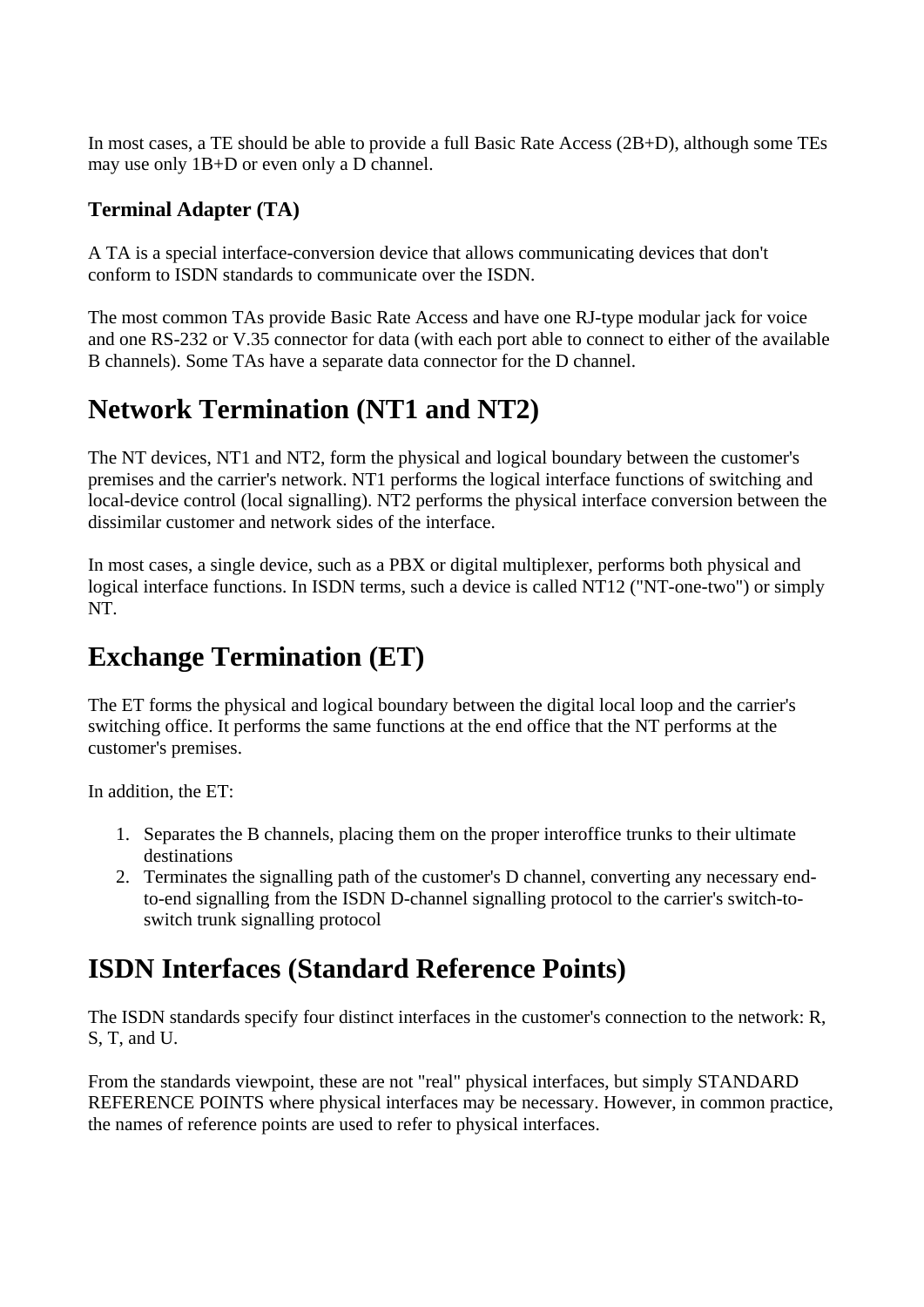### **The R Interface**

The interface at reference point R is the physical and logical interface between a non-ISDN terminal device and a terminal adapter (TA). The R interface is not really part of the ISDN; it can conform to any of the common telephone or data interface standards.

### **The S Interface**

The interface at reference point S is the physical and logical interface between a TE (or TA) and an NT. The S interface uses four wires and employs a bipolar transmission technique known as Alternate Mark Inversion (AMI).

A special feature of the S interface is the "Short Passive Bus" configuration, which allows up to eight ISDN devices (TE or TA) to contend for packet access to the D channel in a prioritized, round-robin fashion. Only one device at a time can use a given B channel.

# **The T Interface**

The interface at reference point T is the physical and logical interface between NT1 and NT2, whenever the two NTs are implemented as separate pieces of hardware. The specification for the T interface is identical to the specification for the S interface.

In most implementations, NT1 and NT2 exist in the same physical device, so there is no real T interface.

# **The U Interface**

The interface at reference point U is the physical and logical interface between NT (or NT2) and the ISDN carrier's local transmission loop. It is also the legal demarcation between the carrier's loop and the customer's premises.

The U interface is implemented with two wires and uses a special quaternary signal format (i.e., four possible electrical states, with one pulse encoding a predefined combination of 2 bits) called 2B1Q. Quaternary encoding allows the U interface to carry data with a logical bit rate of 192 Kbps over a signal with a physical pulse rate of only 96 Kbps. The slower pulse rate is better suited to the less-predictable environment of the outside-plant loop carrier system.

# **ISDN Protocols**

The ISDN protocols are signalling protocols that govern the exchange of data on the D channel. The two ISDN signalling protocols make up a layered protocol stack, with the Link Access Protocol for the D Channel (LAPD, also known as Q.921) providing Layer 2 data-link services and the Q.931 protocol providing higher-layer services.

LAPD is a simple, bit-oriented data-link protocol similar in structure and operation to HDLC and SDLC. The Q.931 signalling protocol is one of the most complex and feature-rich communication protocols ever designed.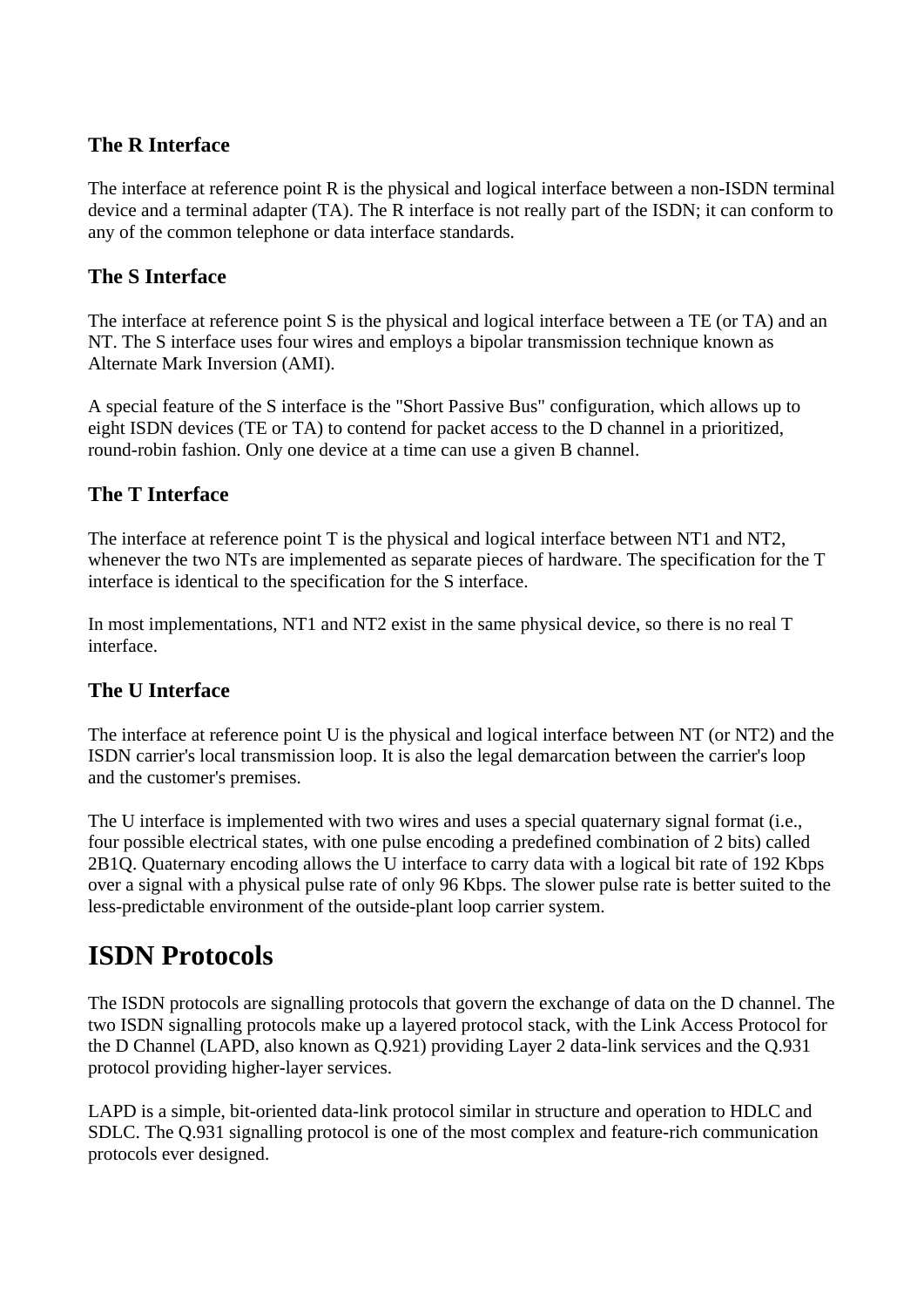# **LAPD (Q.921)**

The LAPD protocol operates between TE and NT over the D channel of an ISDN S interface. In traditional data communications terms, the TE acts as DTE and the NT acts as DCE.

The unit of LAPD transmission is a FRAME. As in other bit- oriented protocols, frames are demarcated from an idle circuit and from other frames by a FLAG pattern. Like HDLC, LAPD can operate with either a Modulo 8 or a Modulo 128 frame window.

A LAPD frame contains the following fields:

- ADDRESS
- COMMAND/RESPONSE BIT
- CONTROL
- INFORMATION (only in frames carrying higher-layer data)
- FRAME CHECK SEQUENCE

Refer to the INTERVIEW Technical Manual for information about decoding LAPD frames.

### **LAPD vs. Other Bit-Oriented Protocols**

The principal differences between LAPD and other bit-oriented protocols are the structure of the address field and the optional exchange of Sequenced Information (SI0 and SI1) frames.

#### LAPD Address Field

A LAPD address is 16 bits long and contains two parts: the SERVICE ACCESS POINT IDENTIFIER (SAPI) and the TERMINAL ENDPOINT IDENTIFIER (TEI). The SAPI identifies the specific service (i.e., voice, circuit- switched data, network management, etc.) to which the frame refers. The TEI identifies the TE itself, especially in situations such as Primary Rate Access or the Basic Rate Access short passive bus, where a single physical link might terminate at more than one TE.

Sequenced INFORMATION Frames

For applications that require a quicker response to frame errors than the normal MOD 8 or MOD 128 sequence numbering offers, LAPD provides a Sequenced Information service which uses a MOD 2 "frame window." Sequenced Information frames traveling in the same direction alternate between SI0 and SI1, reducing the LAPD frame window to one outstanding frame for special situations.

### **Q.931: The ISDN D-Channel Signalling Protocol**

In fulfilling the ISDN goal of Integrated Services over common facilities, the Q.931 D-channel signalling protocol does much of the integrating. The principal job of Q.931 is to carry signalling information about the nature of the ISDN service required for specific calls (or data sessions) between the end user's terminal equipment and the ISDN carrier's end office.

The following is a short list of some critical information the Q.931 protocol MUST convey:

#### SERVICE INFORMATION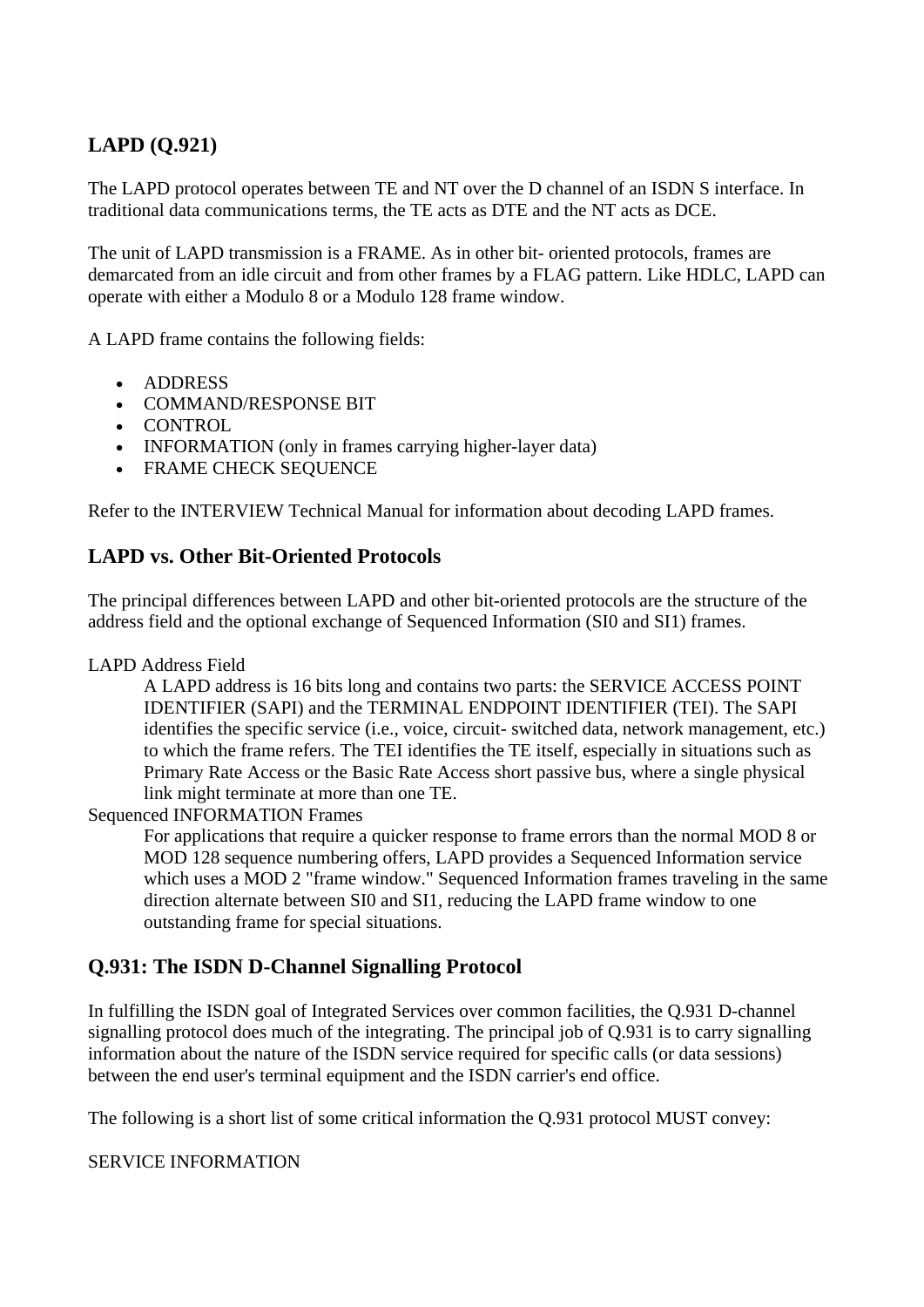Information on the nature of the service requested for the call: voice, D-channel packet switched data, B-Channel packet switched data, circuit-switched data, electronic mail, facsimile, video, or others

### TERMINAL CAPABILITIES

Information on the capabilities of the terminal equipment originating and receiving the call: the type of signalling required (i.e., stimulus signalling for simple digital telephones or functional signalling for full- featured ISDN terminals) and the terminal's ability to handle special features and services [e.g., Automatic Number Identification (ANI), ANI blocking, 800-service, call screening, call forwarding, data rate adaptation, conference calling]

#### HANDSHAKING

Negotiations between the originating and receiving terminals on the nature of information to be exchanged

In addition to these mandatory features, the Q.931 protocol must support the wide range of OPTIONAL features offered by all possible vendors of ISDN terminal and switching equipment. While ISDN provides a standard architecture and common interfaces, it necessarily leaves much room for invention, innovation, and just plain market differentiation among the products and services that implement the standard.

No single device supports the whole range of possible Q.931 messages. The ITU Q.931 standard provides only a minimally functional subset that allows different manufacturers and ISDN carriers to provide a rich variety of features and services.

To support this variety of features and functions, the Q.931 has several features of its own that make it a uniquely complex protocol:

- OPTIONAL FIELDS
- VARIABLE-LENGTH FIELDS
- CODESET SHIFTING
- PROTOCOL SHIFTING

#### OPTIONAL FIELDS

Most protocols offer some options in the structure of a message to allow for efficiency in ordinary operation (i.e., short packets for common functions). The Q.931 protocol provides a broad hierarchy of OPTIONAL fields whose appearance in a given message depends on the nature of the service requested, the nature of the terminal device, and sometimes even the specific application being served.

#### VARIABLE-LENGTH FIELDS

Most optional fields in Q.931 messages can vary in length. A Q.931 message can contain a large amount of information designed simply to allow terminal equipment to find specific fields in the message.

#### CODESET SHIFTING

Different national ISDNs, equipment vendors, and private carriers require special ways of encoding signalling information. The Q.931 protocol allows for shifting among several CODESETS to accommodate this variation.

#### PROTOCOL SHIFTING

Because the ISDN standards require that the D channel be able to carry packet-switched data as well as signalling information, the Q.931 protocol contains features that allow shifting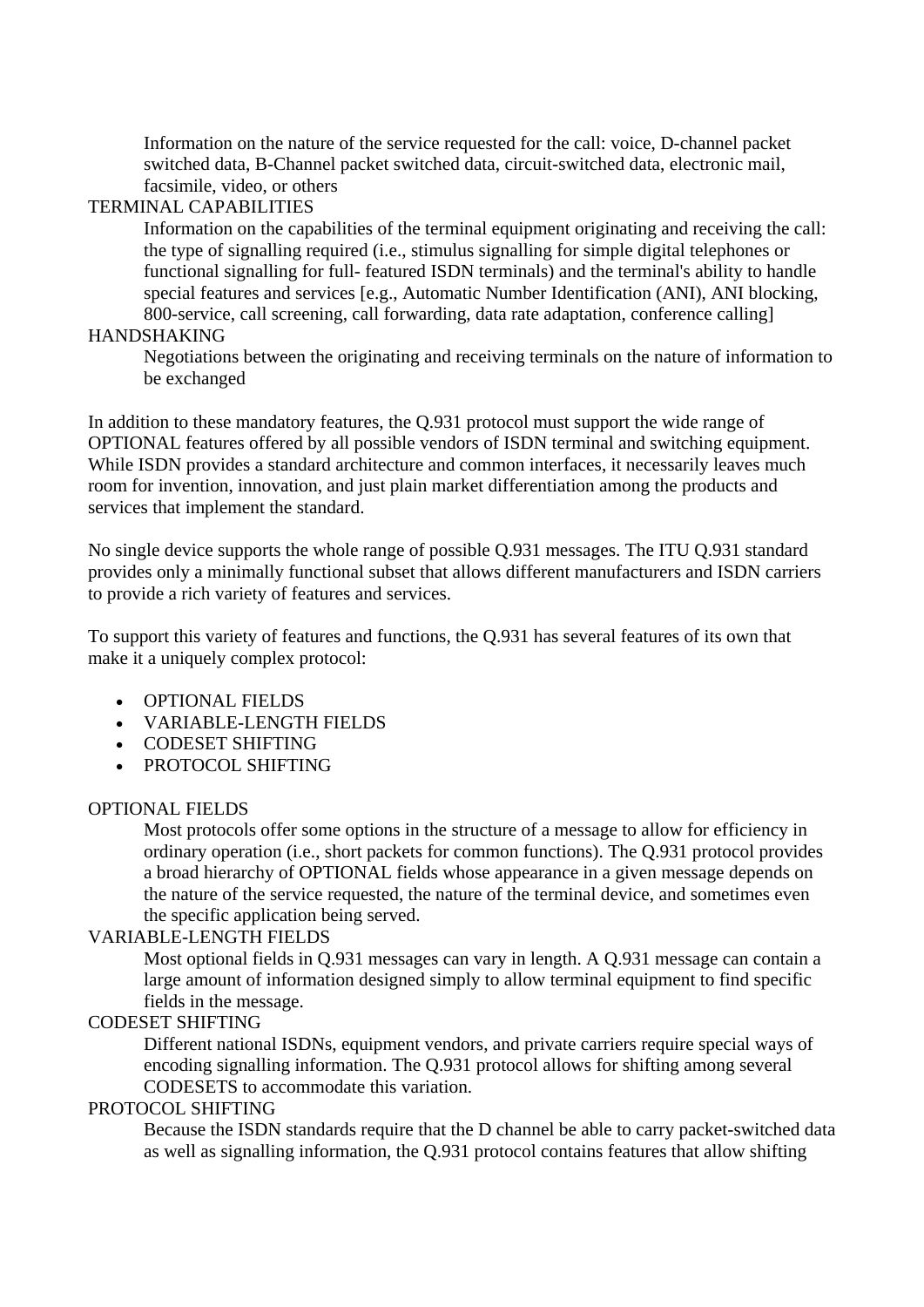into an entirely different protocol from message to message. These features take the form of a shift indicator that states that the rest of the current message should be interpreted as X.25 (or another alternative protocol).

# **Q.931 AND SS#7**

The Q.931 protocol operates only on the D channel of the ISDN interface between the customer's terminal equipment and the ISDN carrier's Exchange Termination (ET). It does not provide end-toend signalling over the public telephone network, although certain features of the protocol (such as terminal handshaking) do have end-to-end significance.

The carrier's ET locates those Q.931 messages that have end- to-end significance and translates them onto the carrier's own common-channel signalling network, which uses ITU Common Channel Signalling System Number 7 (SS#7) for signalling among end-office and central-office switches. At a call's destination end office, the ET retranslates end-to-end signalling information and adds it to the local signalling in the Q.931 data stream between the ET and the terminal equipment on the receiving end of the call.

# **Testing ISDN**

Like any digital communications facility, ISDN can be tested at any of several levels. ISDN tests can operate strictly at the physical level, at the level of the logical transmission path, and at the higher levels of logical protocol. All of these tests can provide valuable information in testing ISDN circuits and equipment.

# **Physical Testing**

PAIR QUALIFICATION is the most common reason for testing ISDN at the physical level. ISDN circuits must often use pre-ISDN local-loop facilities designed to carry more-robust analog transmissions. A high-speed digital transmission technique is sensitive to signal degradation from such common local-loop features as bridge taps and echo cancellers.

Before installing ISDN, carrier craftspeople must qualify the wire pairs to handle the ISDN signal. Purely physical parameters such as continuity, impedance, and electrical loading are especially important.

At a slightly higher level, digital tests such as Bit Error Rate and Error-Free Seconds Rate can be used to qualify the local loop.

# **Protocol Testing**

There are four basic reasons for performing protocol tests on ISDN circuits:

- CONFORMANCE TESTING
- INTEROPERABILITY TESTING
- PERFORMANCE TESTING
- TROUBLESHOOTING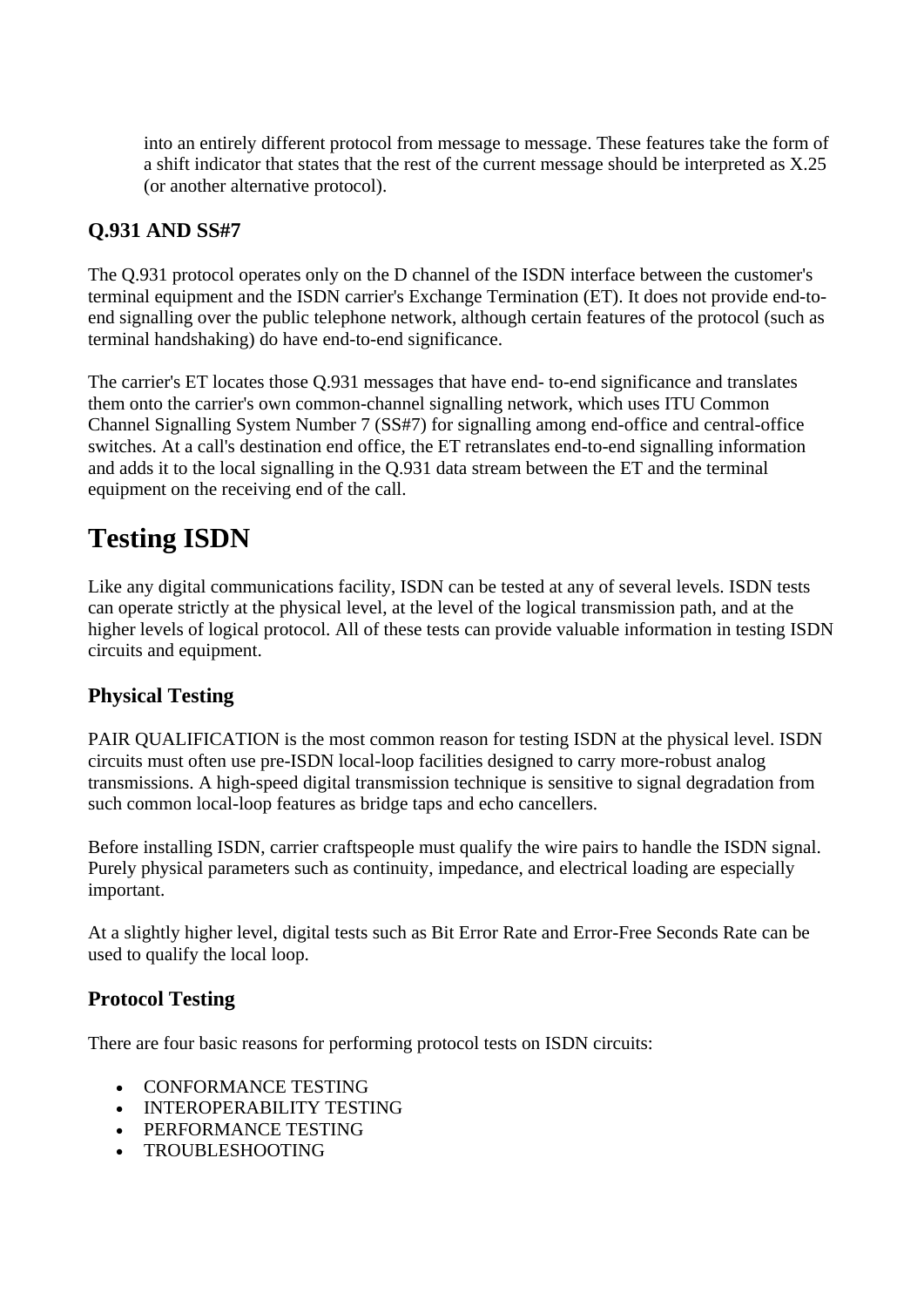# **Conformance Testing**

Conformance testing is designed to prove whether a given device, service, feature, or implementation of ISDN conforms to a specific standard. The standard may be the ITU I- and Qseries references or may be a carrier's or manufacturer's own technical reference.

Conformance tests are usually run automatically in long series of short, very specific tests with pass/fail results provided in stages along the way. Many ISDN providers, especially telecommunications ministries, require conformance testing before a given product or service can be operated on their networks. A given product or service is usually tested once for conformance.

### **Interoperability Testing**

Interoperability testing is designed to prove whether two ISDN products or services (i.e., one vendor's terminal and another vendor's switch) can perform together according to specification. Any ISDN product needs to be tested for interoperability with any other ISDN product with which it may communicate.

A maxim in interoperability testing is that, "The commutative law does not apply." In other words, if A interoperates with B and B interoperates with C, A does not necessarily interoperate with C. ISDN products must be tested for conformance and interoperability at every major revision.

### **Performance Testing**

Performance testing requires the gathering and display of statistics on the numbers of protocol units (i.e., frames, packets, messages) transmitted and received over time between units. The goal of performance testing is to discover deviations (from a specification or from normal operation) that point to underlying problems in the terminal or switching equipment or in the operation of the protocols themselves.

For ISDN, degrading performance of the D channel protocols (such as longer and longer Call Setup times) can indicate a number of protocol problems that ranges from user error at the terminal to traffic overloading on the carrier's network. Degrading data communications performance on a B channel might point to a failure to negotiate Calling parameters on the D channel.

In general, performance testing uncovers operational problems that might otherwise pass interoperability testing.

# **Troubleshooting**

Once the user has determined that a problem has occurred on a circuit, troubleshooting finds the problem's cause. For ISDN circuits to date, the principal cause of circuit problems has been user error.

ISDN defines many new ways of performing familiar tasks (e.g., making a telephone call). Practices that were once common sense can now cause protocol problems.